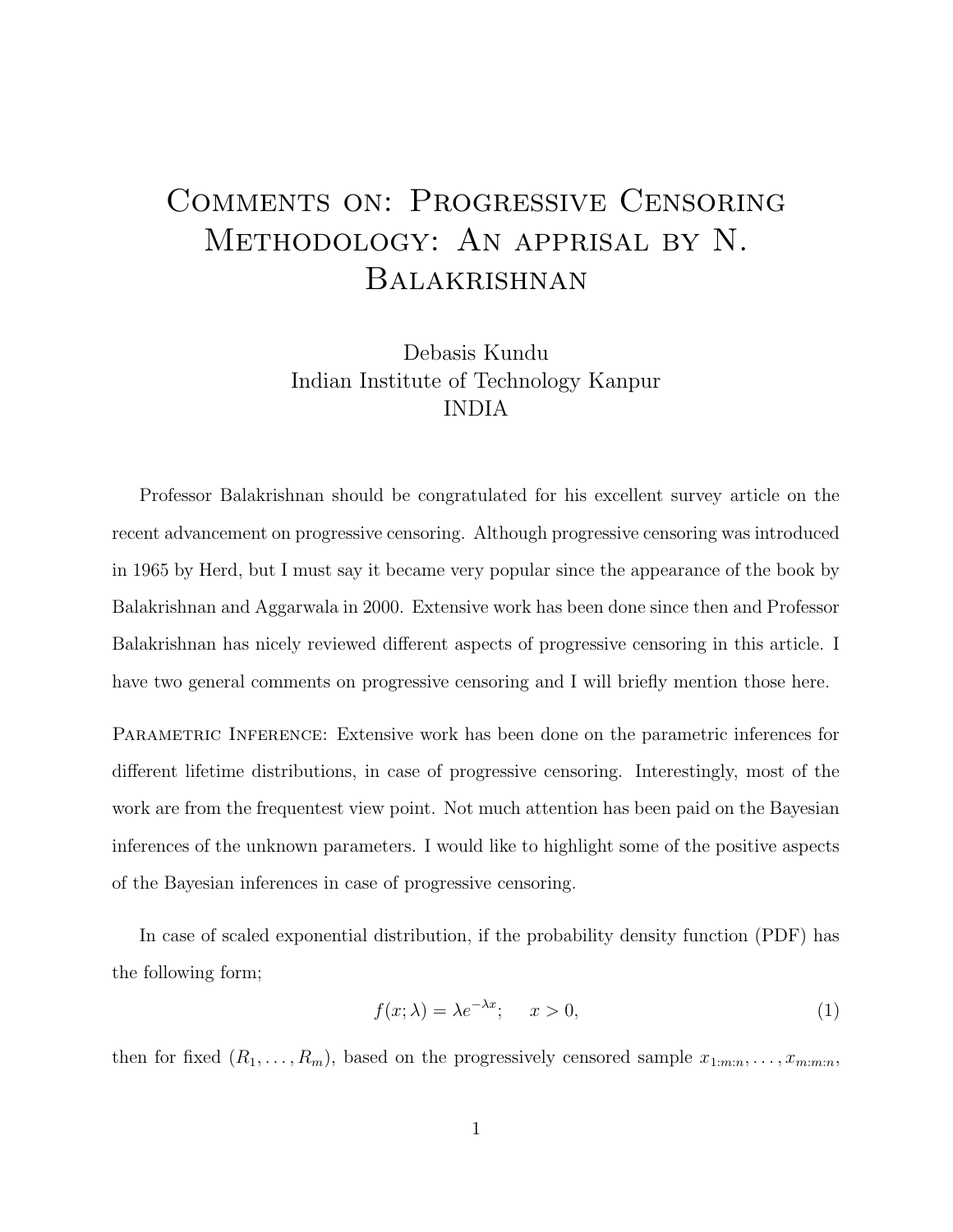the maximum likelihood estimator (MLE) of  $\lambda$  is

$$
\widehat{\lambda} = \frac{m}{\sum_{i=1}^{m} (R_i + 1)x_{i:m:n}}.
$$
\n(2)

In this case the distribution of  $\widehat{\lambda}$  can be obtained using the fact that  $\sum_{m=1}^{m}$  $i=1$  $(R_i+1)X_{i:m:n}$  has a gamma distribution. Therefore,  $100(1 - \alpha)\%$  confidence interval becomes;

$$
\left(\frac{\chi_{2m,\alpha/2}^2}{2\sum_{i=1}^m (R_i+1)x_{i:m:n}}, \quad \frac{\chi_{2m,1-\alpha/2}^2}{2\sum_{i=1}^m (R_i+1)x_{i:m:n}}\right).
$$
\n(3)

Now for Bayesian inferences it is natural to assume the conjugate gamma prior on  $\lambda$ . If it is assumed that the prior  $\pi(\lambda)$  has the following form;

$$
\pi(\lambda) \propto \lambda^{a-1} e^{-b\lambda}; \quad \lambda > 0,
$$
\n<sup>(4)</sup>

then it can be easily shown that the Bayes estimate of  $\lambda$  under squared error loss function is;

$$
\widehat{\lambda}_{Bayes} = \frac{a+m}{b + \sum_{i=1}^{m} (R_i + 1)x_{i:m:n}}.\tag{5}
$$

In this case  $100(1 - \alpha)\%$  credible interval of  $\lambda$  is

$$
\left(\frac{\chi_{2(a+m),\alpha/2}^2}{2(b+\sum_{i=1}^m(R_i+1)x_{i:m:n})}, \frac{\chi_{2(a+m),1-\alpha/2}^2}{2(b+\sum_{i=1}^m(R_i+1)x_{i:m:n})}\right).
$$
(6)

Interestingly, as expected under the non-informative priors, *i.e.* when  $a = b = 0$ , the MLE and Bayes estimate are equal. Moreover, the  $100(1 - \alpha)$ % confidence and credible intervals also become equal in this case.

But Bayesian approach has its advantages in the following cases. For example, let us consider (i) hybrid censored type-II progressive censoring, see for example Childs, Chandrasekar and Balakrishnan (2007) or Kundu and Joarder (2006), (ii) Type-II progressively censored competing risks model, see for example Kundu, Kannan and Balakrishnan (2004), or (iii) Type-I progressive censoring. In all the above cases, even when the lifetime distribution of the item are exponential, the exact distributions of the corresponding MLEs are quite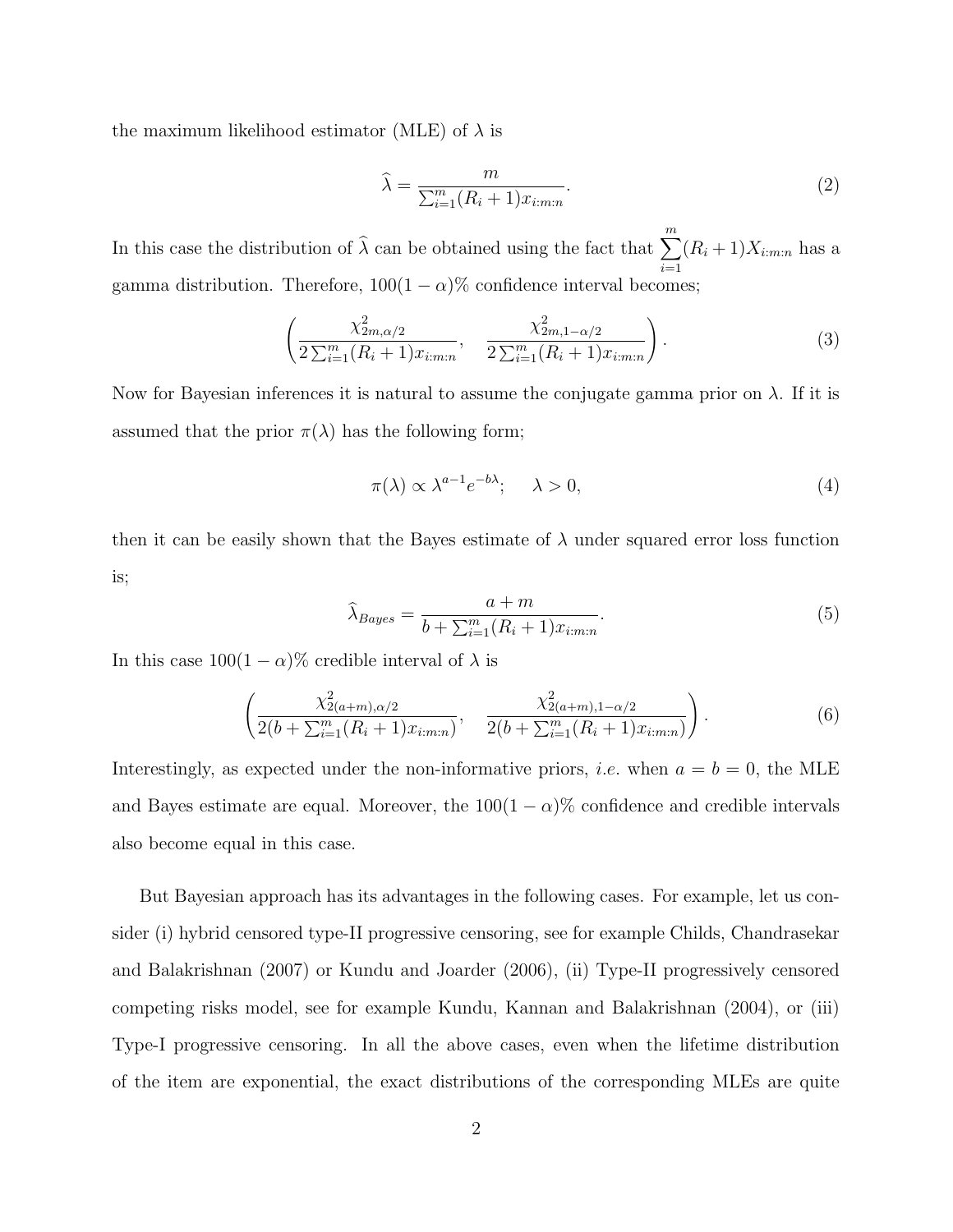complicated. The exact confidence intervals can not be obtained in explicit forms. On the other hand the Bayes estimates (with respect to squared error loss function) and  $100(1-\alpha)\%$ credible intervals can be obtained explicitly in all the above cases. Similar gains are expected for other distributions also. More work is needed in this direction.

Optimal Censoring Plan: As Professor Balakrishnan has indicated in this article that finding the optimal censoring plan, *i.e.* finding the optimal  $\{R_1, \ldots, R_m\}$  is an important practical problem. For one-parameter family, the problem is not difficult. Optimal  ${R_1, \ldots, R_m}$  can be obtained by maximizing the Fisher information of the unknown parameter with respect to different choices of  $\{R_1, \ldots, R_m\}$ . In case of two-parameter family, the problem is not that trivial. For example, in case of two-parameter Weibull distribution, some of the choices are; (i) maximize the determinant of the Fisher information matrix, or (ii) maximize the trace of the Fisher information matrix. But in both the cases the optimal solution is not scale invariant. In case of Weibull distribution, if all the observations are multiplied by a known constant, the optimal choice of  $\{R_1, \ldots, R_m\}$  might change, which may not be very desirable. Due to this, I feel minimizing the variance of the  $p$ -th percentile estimator or some of its variants may be more appropriate, see for example Zhang and Meeker (2005) or Kundu (2007) in this connection. More attention is needed in this issue.

## References

- [1] Childs, A., Chandrasekar, B. Balakrishnan, N. (2007), "Exact likelihood inference for an exponential parameter under progressive hybrid censoring schemes", Statistical Models and Methods for Biomedical and Technical Systems, Eds. Vonta, F., Nikulin, M., Limnios, N. and Huber-Carol, C., Birkhäuser, Boston (to appear).
- [2] Kundu, D. (2007), "On hybrid censored Weibull distribution", Journal of Statistical Planning and Inference, vol. 137, 2127-2142.